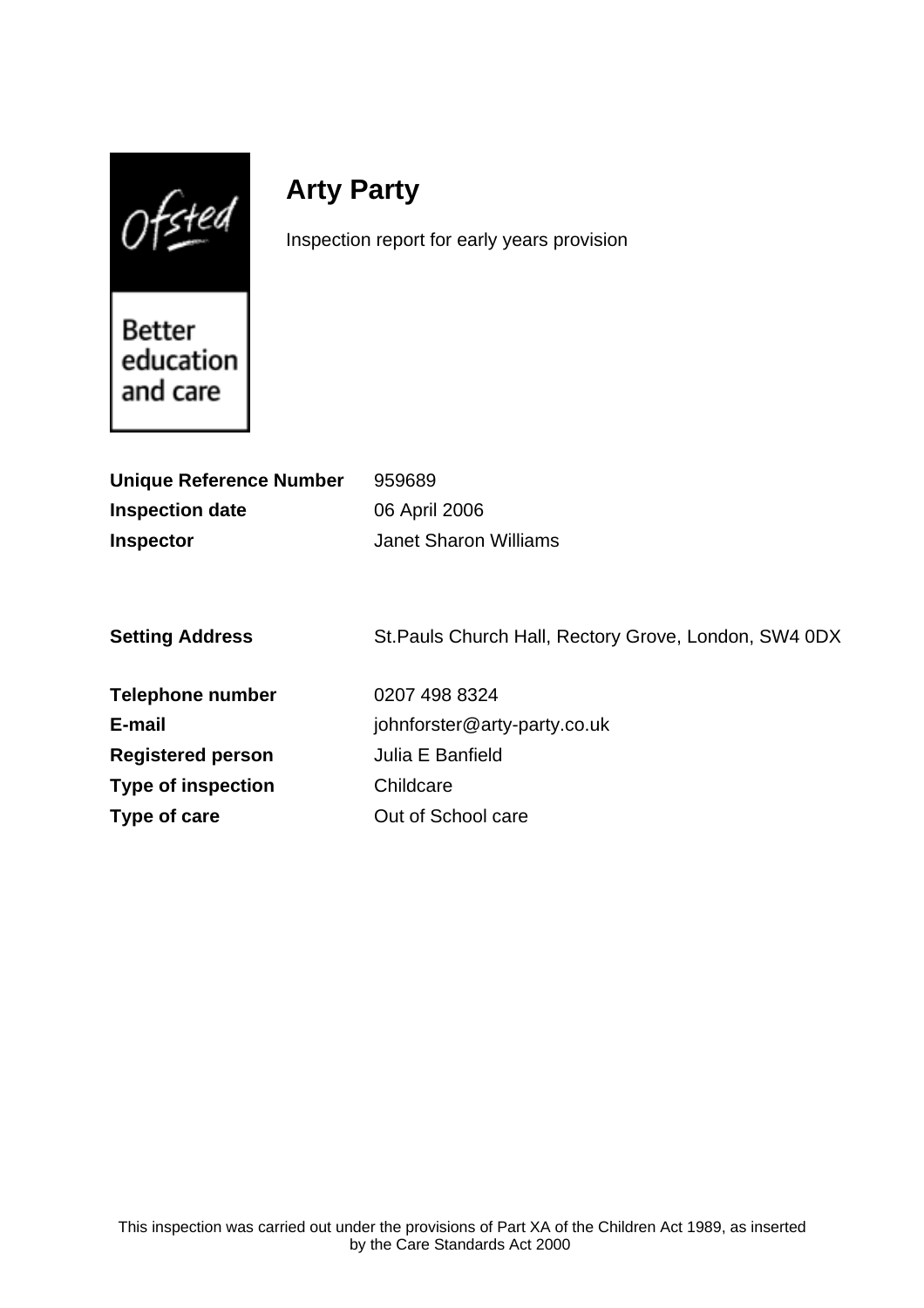## **ABOUT THIS INSPECTION**

The purpose of this inspection is to assure government, parents and the public of the quality of childcare and, if applicable, of nursery education. The inspection was carried out under Part XA Children Act 1989 as introduced by the Care Standards Act 2000 and, where nursery education is provided, under Schedule 26 of the School Standards and Framework Act 1998.

This report details the main strengths and any areas for improvement identified during the inspection. The judgements included in the report are made in relation to the outcomes for children set out in the Children Act 2004; the National Standards for under 8s day care and childminding; and, where nursery education is provided, the Curriculum guidance for the foundation stage.

The report includes information on any complaints about the childcare provision which Ofsted has received since the last inspection or registration or 1 April 2004 whichever is the later.

## **The key inspection judgements and what they mean**

Outstanding: this aspect of the provision is of exceptionally high quality Good: this aspect of the provision is strong Satisfactory: this aspect of the provision is sound Inadequate: this aspect of the provision is not good enough

For more information about early years inspections, please see the booklet Are you ready for your inspection? which is available from Ofsted's website: www.ofsted.gov.uk.

## **THE QUALITY AND STANDARDS OF THE CARE**

On the basis of the evidence collected on this inspection:

The quality and standards of the care are good. The registered person meets the National Standards for under 8s day care and childminding.

## **WHAT SORT OF SETTING IS IT?**

Arty Party Out of School opened in 1997. It operates from church premises located in the Clapham area in the London Borough of Lambeth. The premises comprises of the main hall, toilet and washing facilities, kitchen and outdoor play area.

There are currently 50 children aged 5 to under 8 years on roll. The group specialises in art and craft workshops and children attend a variety of sessions.

The operational hours are from 09:00 to 15:30, Monday to Friday during school holidays and the Spring and Autumn half term.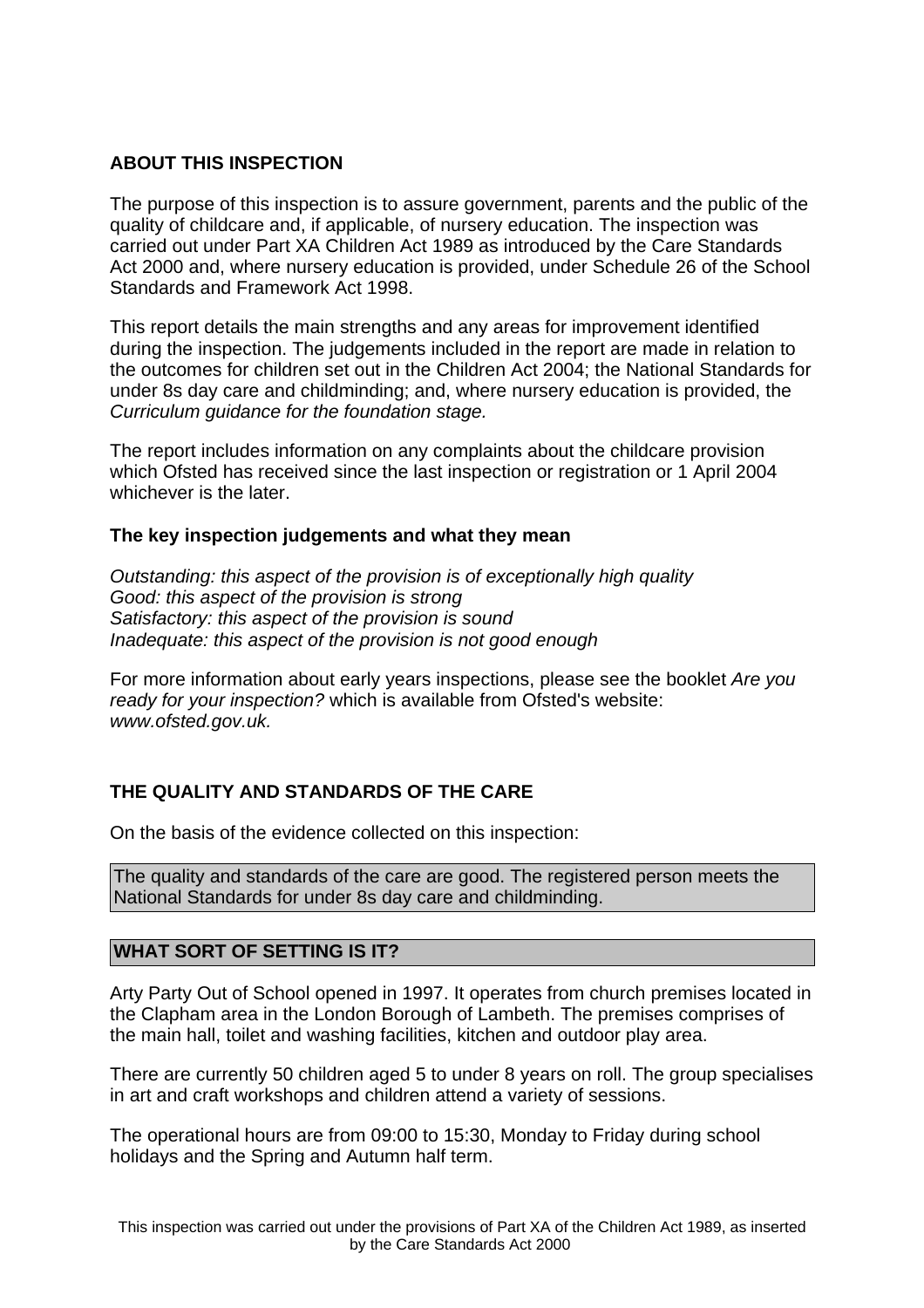The manager plus 6 sessional staff work with the children. Half the staff members including the manager have an early years qualification.

## **THE EFFECTIVENESS OF THE PROVISION**

#### **Helping children to be healthy**

The provision is good.

Children learn abut the importance of good hygiene practices through established daily routines, for instance they wash their hands before they eat, after using the toilet and participating in messy play. This protects them from cross-contamination where possible.

Effective procedures are in place to promote children's health and well-being. For example, sick children's policy and records are maintained for accidents and incidents. There is a qualified first aid person on site and a well stocked first aid box.

Parents provide snacks, meals and drinks. Fresh drinking water is available at any time throughout the day. Children are provided with a suitable space and time to eat their lunch. They enjoy a relaxed, sociable lunchtime. Children are seated comfortable together and children are aware of the ground rules for swapping and sharing lunch due to dietary needs and requirements. Staff do not sit and eat with the children, therefore would not have a clear vision of children exchanging food.

Children have a lot of fresh air and enjoy physical play throughout the day. They make good use of the outdoor play area, running and actively climbing the trees.

## **Protecting children from harm or neglect and helping them stay safe**

The provision is good.

Children safety is maintained at all times. Children's risk of accidental injury is minimised through staff having taken most of the positive steps to promote safety indoors and out. Staff frequently completes a risk assessment of the premises, and resources and equipment are checked before use to ensure that they are safe and in good condition. Children know they are safe: they discover boundaries, for example, they know the string which sections off the area which leads to the front of the premises, they are not allowed to access. The well deployed staff ensures children are supervised at all times indoors and out. Their safety is also promoted well by staff's good understanding of child protection procedures and signs and symptoms of abuse.

The premises and resources are organised well to meet children needs effectively. Children use a wide range of materials and techniques to recreate art work and explore different ways of designing. For example, a wide selection of coloured paint, clay and cutting and shaping equipment. This creates a stimulating and supportive environment for children.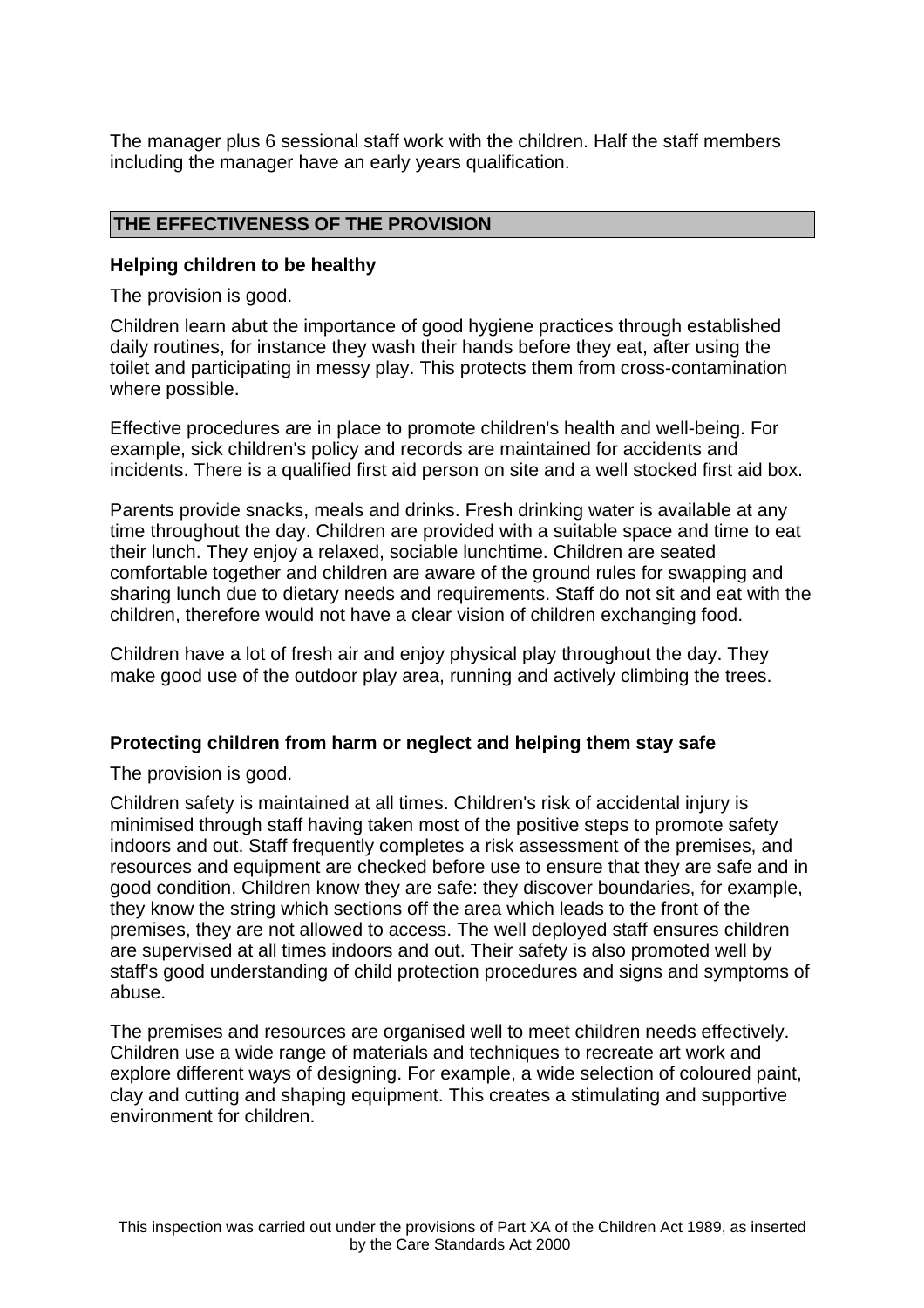## **Helping children achieve well and enjoy what they do**

The provision is good.

Children participate in a range of interesting and creative craft activities, which relates to a theme. This week they enjoy making models and art work based on the characters and basic designs, from the Alison in Wonderland story. For example, painting table cloths, making chocolate eggs and large hanging utensils. Children enjoy attending the workshops. The environment is fun, which enables them to express themselves through art, encourages them to develop skills such as cutting, sticking, use different applicators, techniques and materials to create on a 2D and 3D scale. Children also have opportunities to learn about artists and to explore different media, textures and materials, which enables them to design on a small and large scale with imagination and enthusiasm.

Children are fully aware of the expectations of the group, respond positively to one another and they work and share with each other well. The staff team appreciate the positive impact that art can have upon children's self-esteem, enabling children of differing levels to be able to express themselves creatively. Most activities are child initiated with limited adult interaction. For example, staff assists or guide children with their painting or creativity as and when required, which provide a satisfactory level of support and promotes children's independence.

Children make good use of the quiet corner, where they have the opportunity to look at books, initiate social groups, co-operate, look at pictures, share their thoughts and ideas with each other.

## **Helping children make a positive contribution**

The provision is good.

Children are well behaved through being fully occupied and stimulated. Their art work is displayed around the room and children talk with pride about their work. Children interact with each other and the staff team in a friendly and co-operative way. Staff are very good role models through being relax, calm, courteous and polite to the children.

Children learn about different cultures while engaging in art and craft activities. An inclusive environment means that resources and themes encourage children's awareness of countries around the world. They also use a wide range of resources, materials and techniques to recreate cultural art work and explore different ways of designing. For example, they make African masks and enjoy dressing up in national costumes.

There are currently no children with special needs attending the workshop, however, an inclusive and welcoming environment means that children with special needs are given good levels of support and guidance.

The workshop has a formulated and clearly collated set of policies and procedures setting out aims and objective for effective operations. Staff and parents share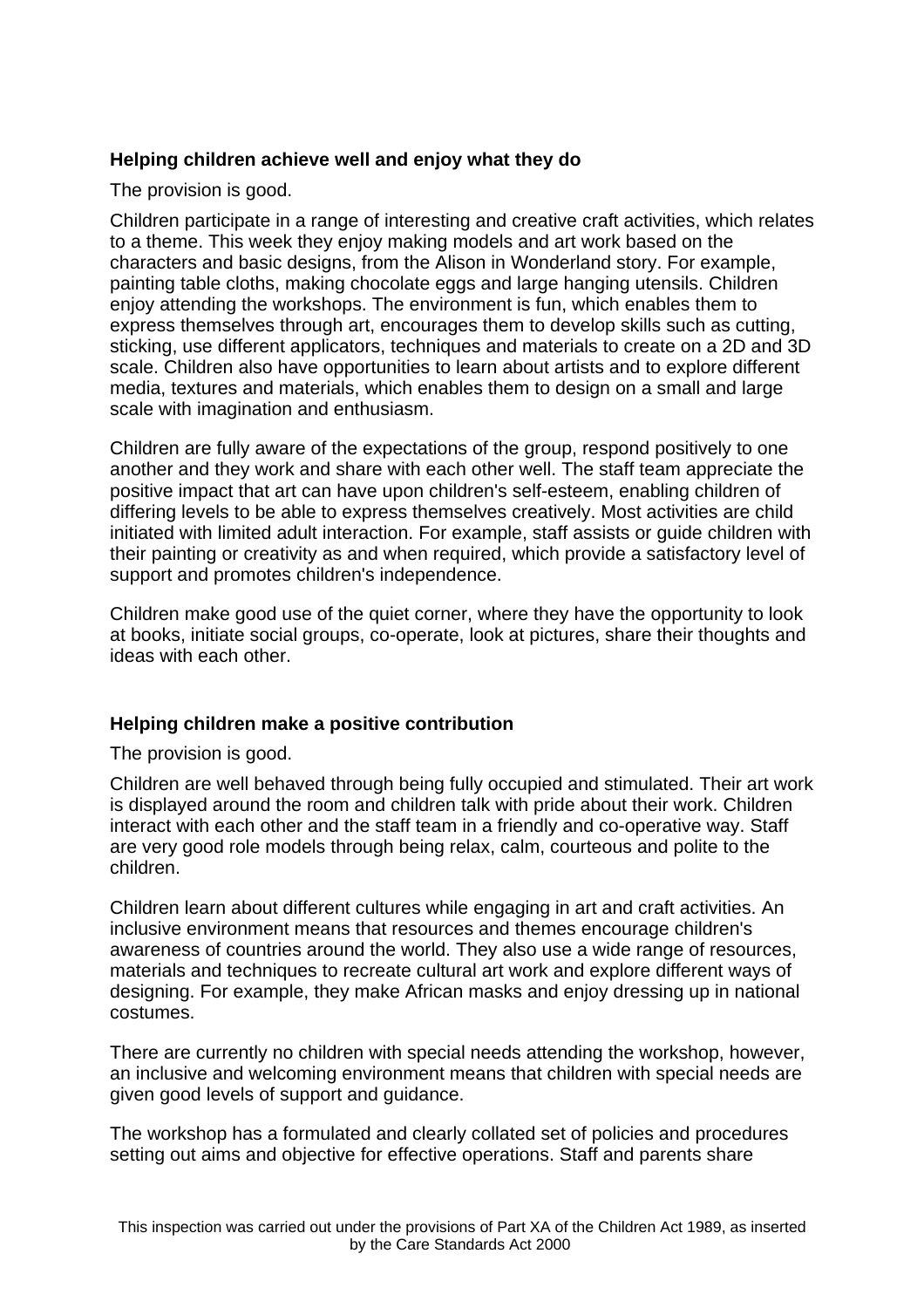information, which helps to build good relationships and ensures children's individual needs are met

## **Organisation**

The organisation is good.

Staff organise the provision well and make good use of space and resources to create a stimulating, orderly and supportive environment for children. Most staff have an art qualifications or hold appropriate childcare or teaching qualifications. Good staffing ratios ensure children are given good levels of support. Staff are aware of their supervisory roles and ensures children are safe an secure at all times. Children progress and achieve good art work, as a result they happy and relaxed.

All mandatory records are in place, confidential and well maintained. This guarantees the safe and satisfactory management of the setting in order to promote children's welfare.

The provision meets the needs of the range of children for whom it provides.

#### **Improvements since the last inspection**

At the last inspection recommended the Arty Party workshop to; conduct a risk assessment on the premises including outdoor area identifying action to minimize identified risks; ensure that all records relating to day care activities are stored securely and confidentiality is maintained; ensure that the child protection procedure for the out of school complies with local Area Child Protection Committee procedures and that the contact details are readily available.

All have been satisfactorily addressed to protect the well being of the children.

## **Complaints since the last inspection**

There have been no complaints made to Ofsted since the last inspection.

The provider is required to keep a record of complaints made by parents, which they can see on request. The complaints record may contain complaints other than those made to Ofsted.

## **THE QUALITY AND STANDARDS OF THE CARE**

On the basis of the evidence collected on this inspection:

The quality and standards of the care are good. The registered person meets the National Standards for under 8s day care and childminding.